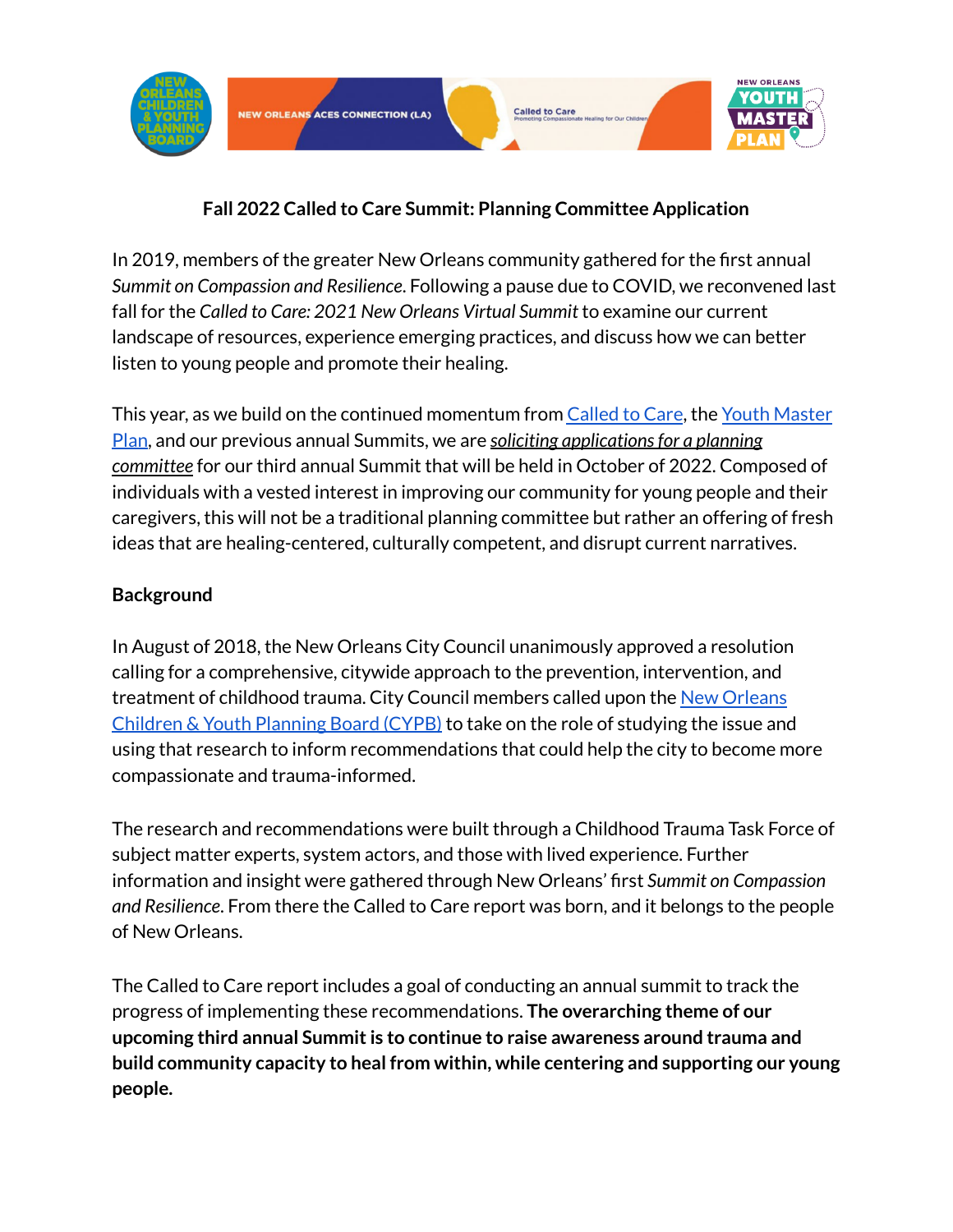#### **Committee Membership Benefits & Supports:**

This committee will generate innovative ideas and share transformative wisdom to be shared across a larger platform, providing opportunity for even greater impact. Additionally, this committee will be an opportunity for community members to gather, connect, share, and support one another through action-oriented processes and deliverables.

Financial stipends will be available for participating parents/caregivers and young people.

The committee will be provided administrative and planning support from CYPB staff to hold and share communication, calendar invites, meeting minutes, tools, guidance, etc.

Committee Co-Chairs will be invited to help facilitate decision-making, planning direction, and communicating with supporting CYPB staff.

### **Committee Membership Commitments & Requirements:**

We are asking that if applicants did not attend the 2021 Called to Care Summit, they watch the [recording](https://www.pacesconnection.com/g/new-orleans-aces-connection-la/blog/recording-and-materials-from-called-to-care-2021-new-orleans-virtual-summit) on the New Orleans PACES's Connection site. Applicants are also asked to review the [Called](https://www.nolacypb.org/called-to-care) to Care report and Youth [Master](https://nolayouthmasterplan.org/) Plan prior to applying. Applicants should have strong ties and connections to New Orleans.

The committee will require 3-4 hours of time per month:

- April Committee launch
- May Summit planning
- June Summit planning
- July Summit planning
- Aug. Summit planning
- Sept. Final prep
- Oct. Final prep & host summit
- Nov. Celebrate, debrief, and feedback for next year

The first meeting will be held during the third week of April and the time and day will be set based on committee availability. The Summit will be held the third week of October and committee work will conclude with a wrap-up/debrief meeting after the conference in November.

Since planning meetings may be conducted virtually, computer access will be needed.